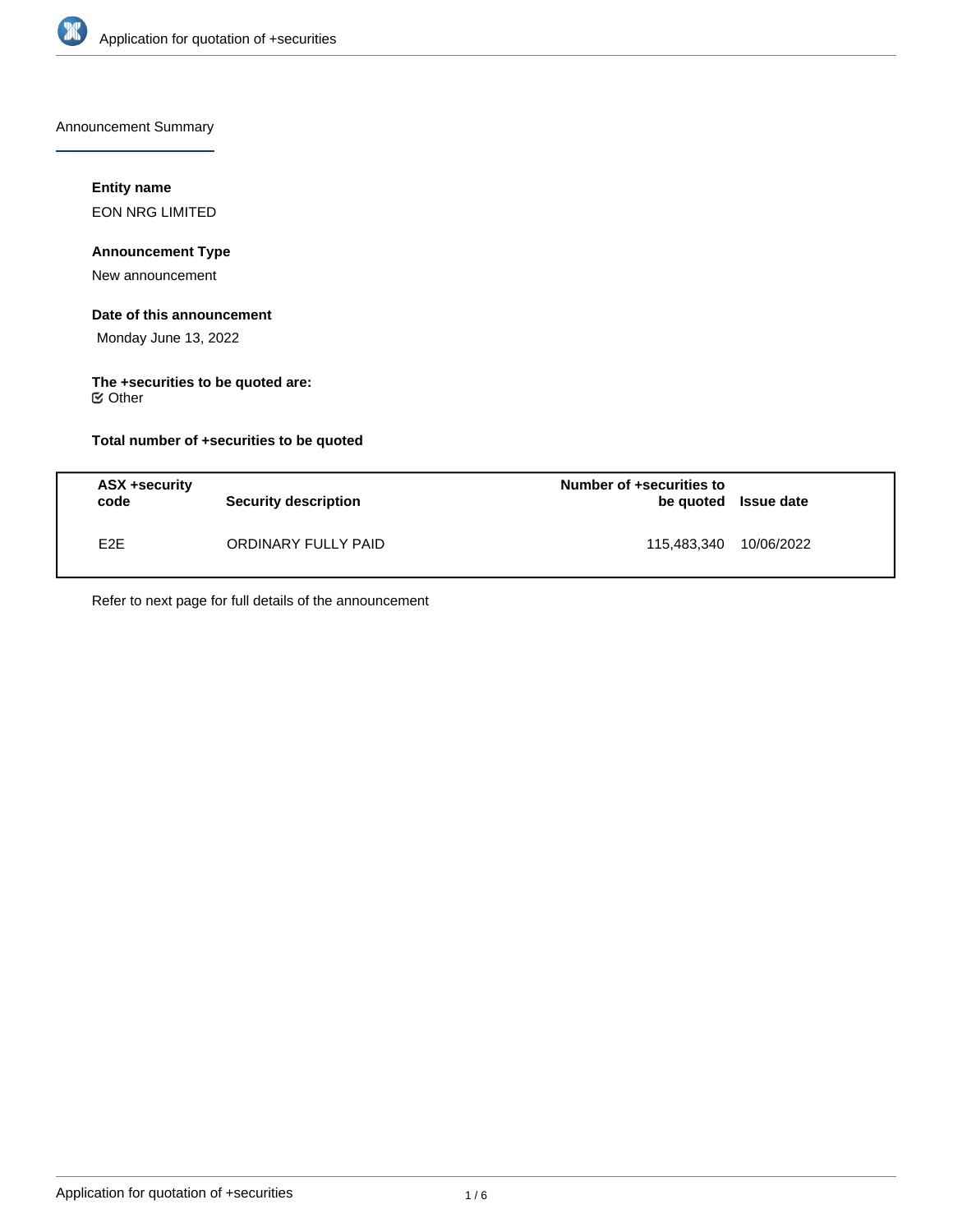

Part 1 - Entity and announcement details

# **1.1 Name of entity**

EON NRG LIMITED

We (the entity named above) apply for +quotation of the following +securities and agree to the matters set out in Appendix 2A of the ASX Listing Rules.

**1.2 Registered number type** ACN

**Registration number** 138145114

**1.3 ASX issuer code** E2E

**1.4 The announcement is**

New announcement

## **1.5 Date of this announcement**

13/6/2022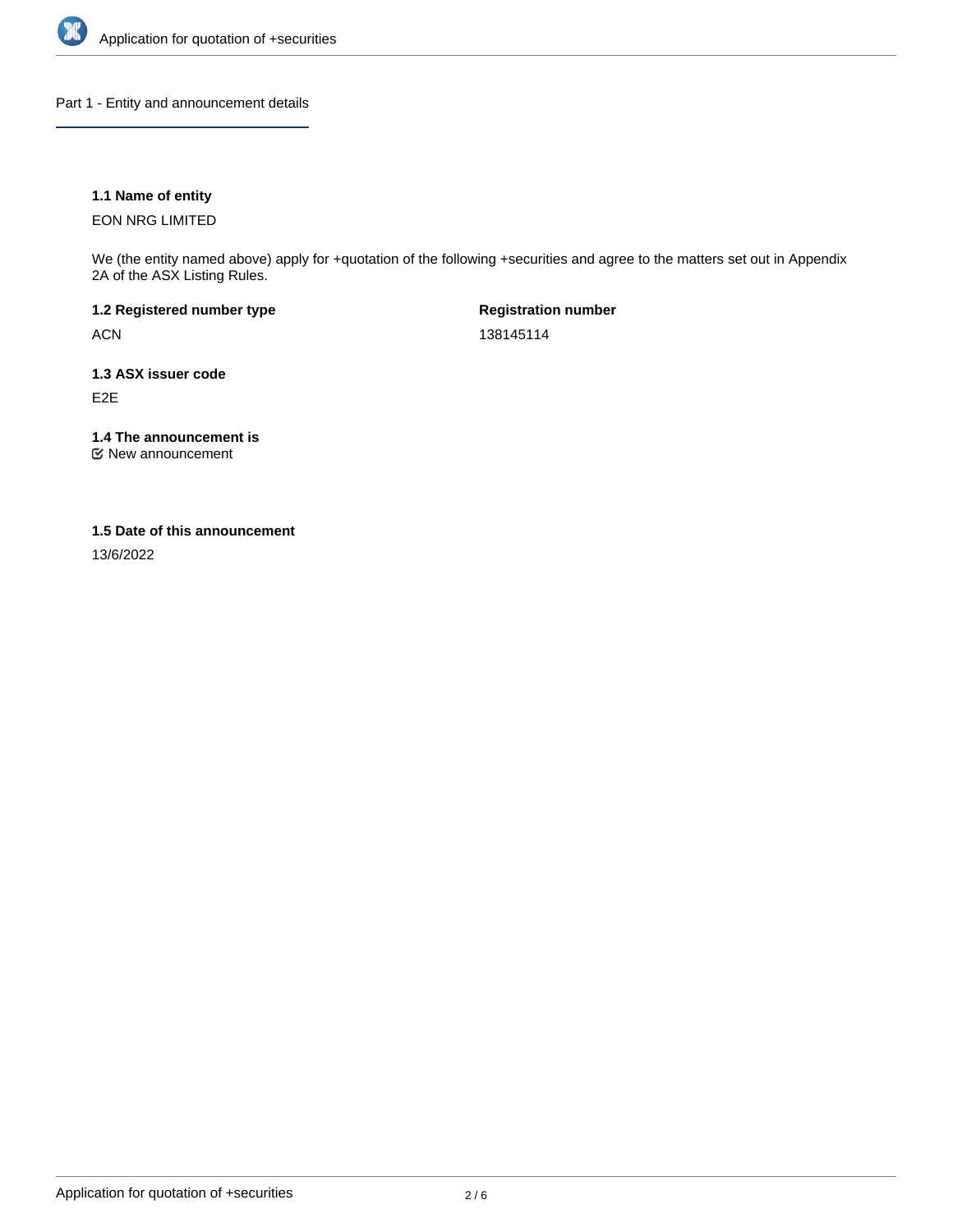

# Part 2 - Type of Issue

#### **2.1 The +securities to be quoted are:**

Other

#### **2.2 The +securities to be quoted are:**

Additional +securities in a class that is already quoted on ASX ("existing class")

**2.3c Have these +securities been offered under a +disclosure document or +PDS?** No

**2.3d Please provide any further information needed to understand the circumstances in which you are applying to have these +securities quoted on ASX, including why the issue of the +securities has not been previously announced to the market in an Appendix 3B**

ASX approval received for re-compliance listing which incorporated placement of 15% capacity to raise working capital. Re-compliance strategy (as approved by ASX) lodged 10 June. No earlier opportunity to lodge Appendix 3B as ASX had not approved re-capitalisation structure.

**2.4 Any on-sale of the +securities to be quoted within 12 months of their date of issue will comply with the secondary sale provisions in sections 707(3) and 1012C(6) of the Corporations Act by virtue of:** The publication of a cleansing notice under section 708A(5), 708AA(2)(f), 1012DA(5) or 1012DAA(2)(f)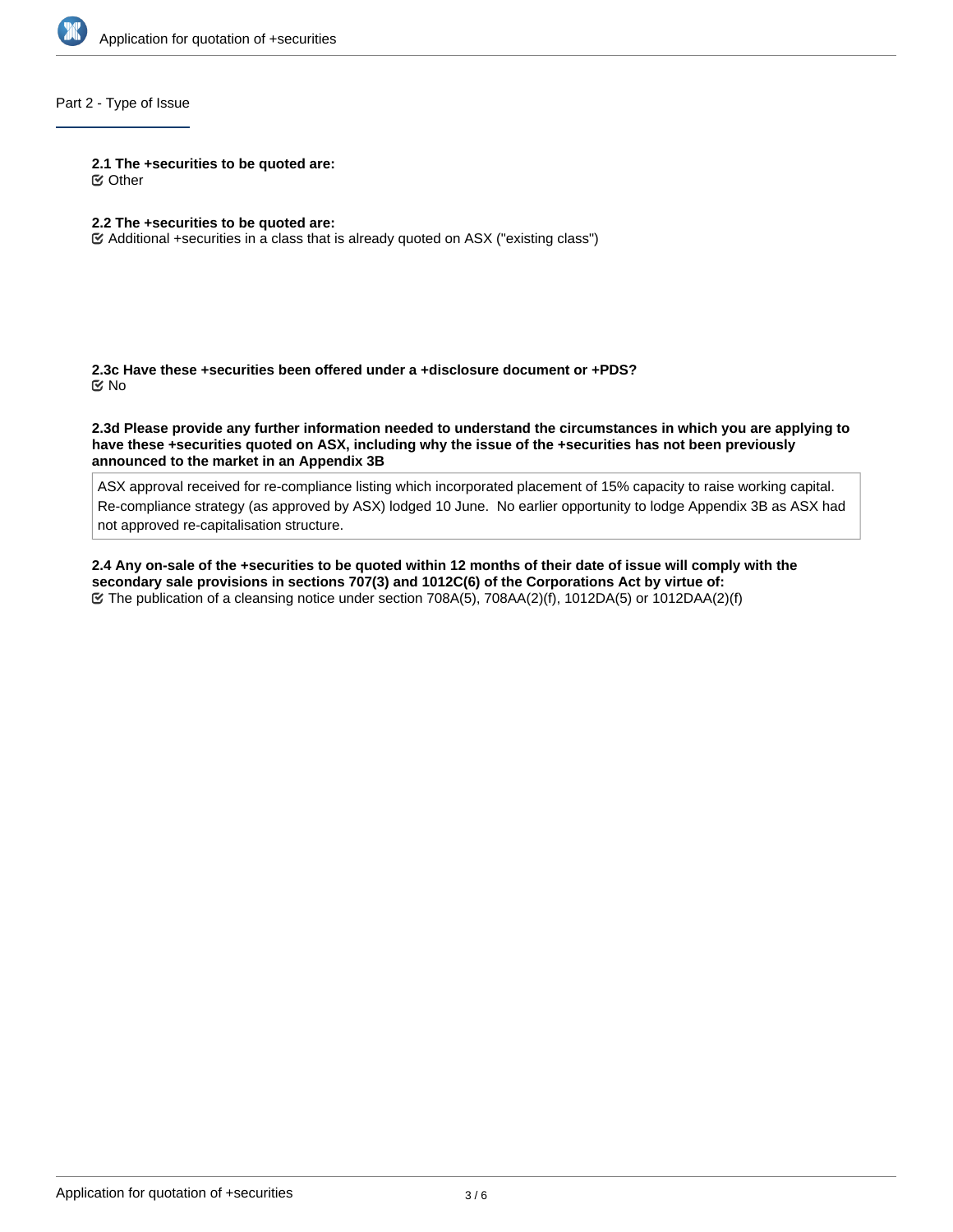

Part 3B - number and type of +securities to be quoted (existing class) where issue has not previously been notified to ASX in an

Appendix 3B

| Additional +securities to be quoted in an existing class                                                                                                          |                                        |
|-------------------------------------------------------------------------------------------------------------------------------------------------------------------|----------------------------------------|
| ASX +security code and description                                                                                                                                |                                        |
| E2E: ORDINARY FULLY PAID                                                                                                                                          |                                        |
| <b>Issue date</b>                                                                                                                                                 |                                        |
| 10/6/2022                                                                                                                                                         |                                        |
| Will the +securities to be quoted rank equally in all respects from their issue date with the<br>existing issued +securities in that class?<br>$\mathfrak{C}$ Yes |                                        |
| Issue details                                                                                                                                                     |                                        |
| Number of +securities to be quoted                                                                                                                                |                                        |
| 115,483,340                                                                                                                                                       |                                        |
| Are the +securities being issued for a cash consideration?                                                                                                        |                                        |
| $\mathfrak{C}$ Yes                                                                                                                                                |                                        |
| In what currency is the cash consideration being paid?                                                                                                            | What is the issue price per +security? |
| AUD - Australian Dollar                                                                                                                                           | AUD 0.00100000                         |
|                                                                                                                                                                   |                                        |
| Any other information the entity wishes to provide about the +securities to be quoted                                                                             |                                        |

**The purpose(s) for which the entity is issuing the securities**

To raise additional working capital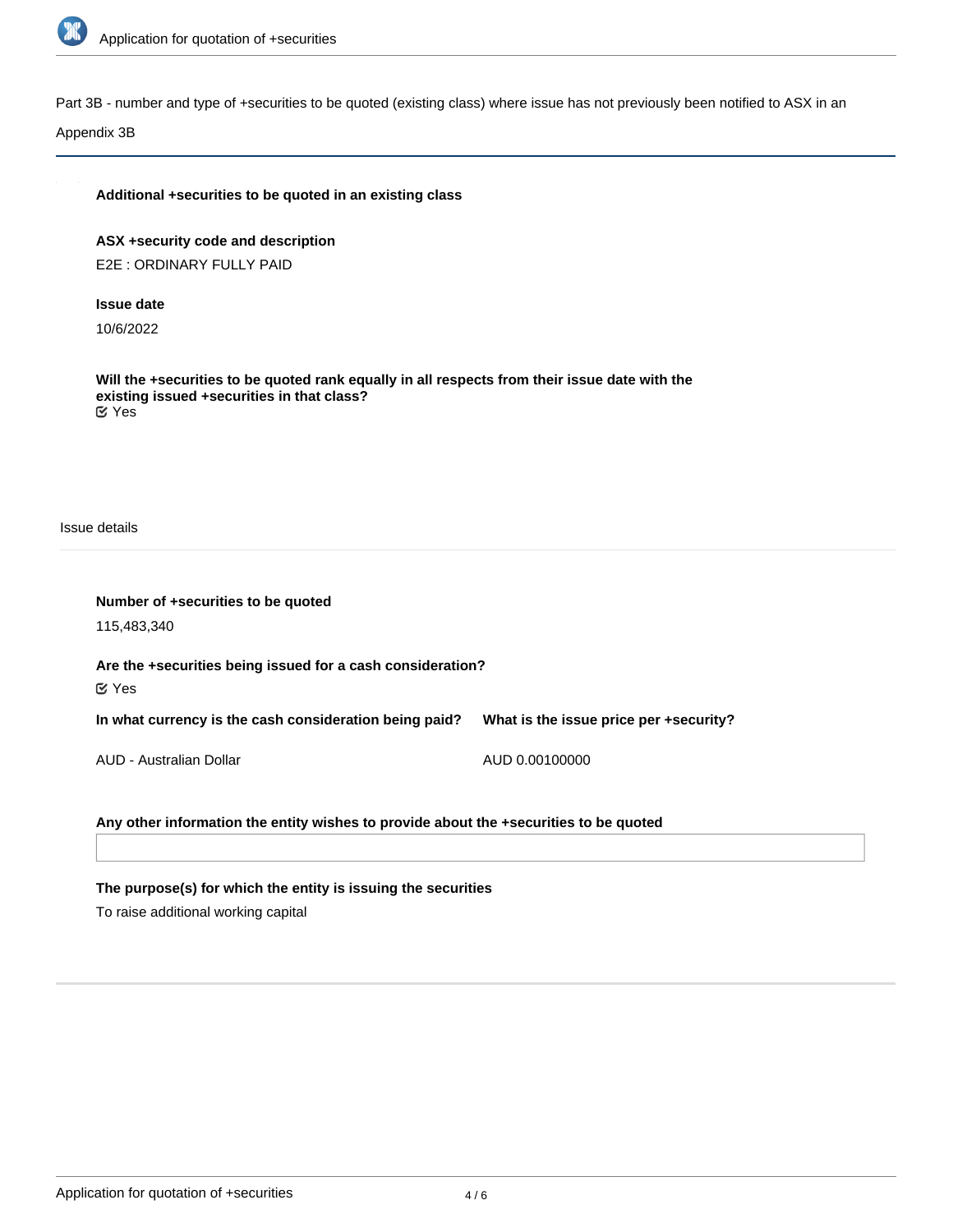

Part 4 - Issued capital following quotation

**Following the quotation of the +securities the subject of this application, the issued capital of the entity will comprise:**

**(A discrepancy in these figures compared to your own may be due to a matter of timing if there is more than one application for quotation/issuance currently with ASX for processing.)**

**4.1 Quoted +securities (total number of each +class of +securities quoted on ASX following the +quotation of the +securities subject of this application)**

**ASX +security code and description Total number of +securities on issue**

E2E : ORDINARY FULLY PAID 885,372,274

**4.2 Unquoted +securities (total number of each +class of +securities issued but not quoted on ASX)**

**ASX +security code and description**

**Total number of +securities on issue**